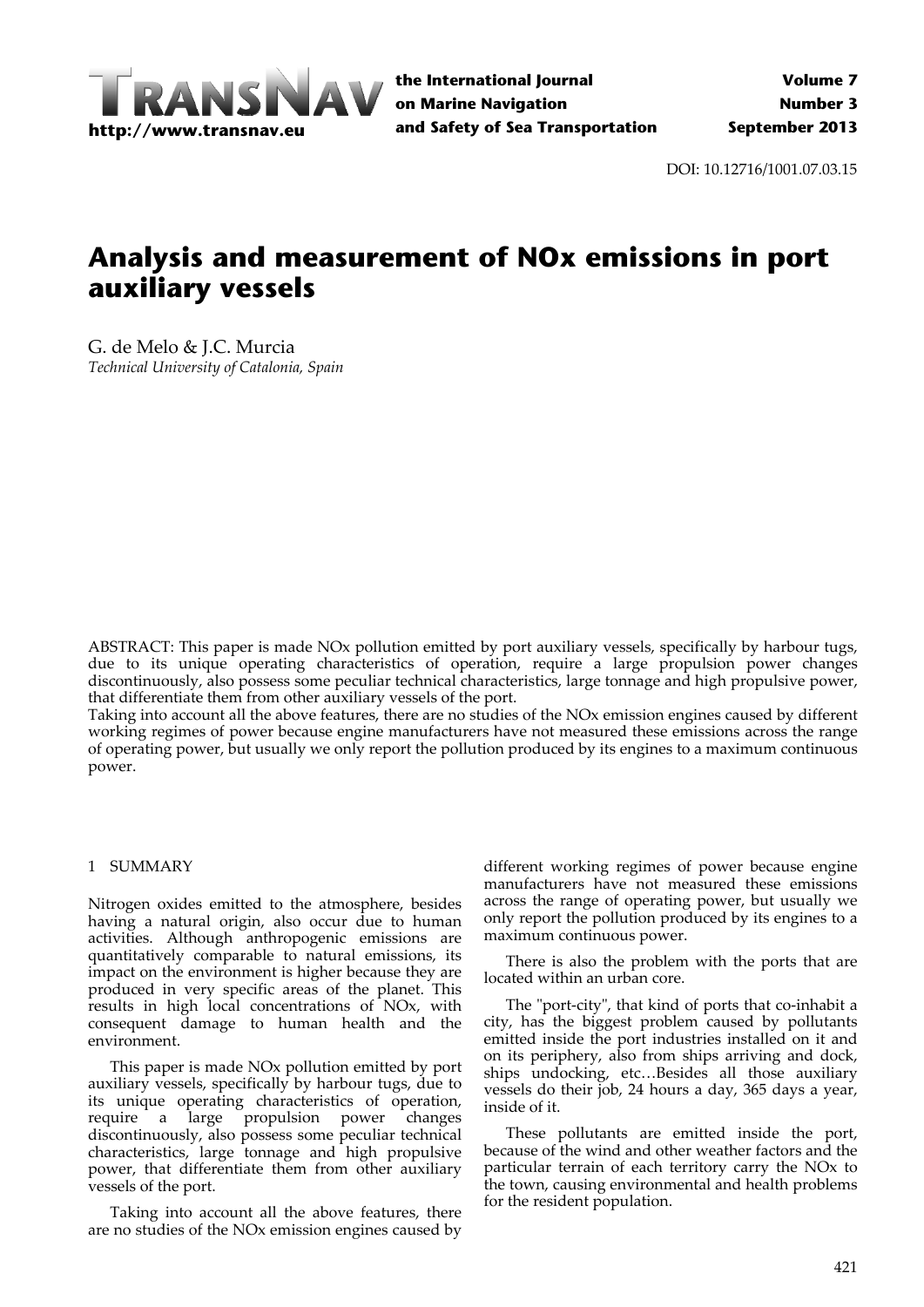The first goal is to establish the theoretical amount of nitrogen oxides that are emitted by a harbour tug maneuvers performed during docking, undocking and removal of merchant ships, depending on the power developed by it. Setting, therefore, a theoretical relationship between the power developed by the tugship during the performance of mentioned maneuvers and emissions of nitrogen oxides (NOx) during these.

In terms of the amounts of exhaust emissions, the International Maritime Organization (IMO)established air pollution caused by marine machines using emission models based on actual emission factors adopted from measurements performed on the machines on board or theoretical factors deduced from the respective equations of chemical reactions, combined with actual fuel consumption (based on international statistics of fuel sales).

There's been used a number of factors NOx provided by different organisms according to the power and according to the fuel consumption.

Table 1. EMISSION FACTOR 1: Methodology based on vessel power:

| Emission rates for medium Speed diesel |                                              |  |  |
|----------------------------------------|----------------------------------------------|--|--|
| engines                                |                                              |  |  |
|                                        | kg/hours                                     |  |  |
| NOx                                    | $4.25 \cdot 10^{-3}$ · P <sub>1,15</sub> · N |  |  |

P is the Engine power (kW) Engine load; N is the Number of engines.

Emission ranges for medium speed engines. Source: Lloydʹs Register (1995): Marine Exhaust Emissions Research Programme: Lloydʹs Register Engineering Services, London.

Table 2. EMISSION FACTOR 2: Methodology based on fuel consumption:

| Emission factors for medium speed<br>engines |  |  |  |
|----------------------------------------------|--|--|--|
| kg/t fuel                                    |  |  |  |
| N∩x                                          |  |  |  |

NOx emission factors for medium‐speed engines. Source: Lloydʹs Register (1995): Marine Exhaust Emissions Research Programme: Lloydʹs Register Engineering Services, London.

Table 3. EMISSION FACTOR 3:

| Emission factors for medium speed |            |  |  |  |
|-----------------------------------|------------|--|--|--|
| engines                           |            |  |  |  |
| kg/t fuel<br>a/kWh                |            |  |  |  |
| <b>NO</b> <sub>Y</sub>            | 13.8<br>59 |  |  |  |

NOx emission factors for medium‐speed engines. Source: Lloydʹs Register of Shipping (1990): Marine Exhaust Emissions Research Programme: Steady State Operation, London.

After obtaining these results, they can be extrapolated to other ports operating with a tug of the same technical characteristics. Evaluating, therefore, the amounts of nitrogen oxides emissions emitted

The second objective is to measure, in situ, the actual emissions of nitrogen oxides produced by the tug. These NOx emissions will be measured in different ranges of power output by a gas analyzer

combustion in both tugboat propeller engines. Will also be obtained, together with the measurement of NOx emissions, a number of operating parameters of the main engines (engine rpm, power supplied by the engine, engine load, specific fuel consumption, air temperature, etc.). There will be analyzed a large number of operations performed by the tug and measured the actual time is the tug to a power during each docking maneuver, undocking or removal and NOx emission values for each power. Knowing the total number of maneuvers that made the tug over one year (2009) may be obtained, depending on contamination and pollution power total over a year of operation the tug inside the port.

Knowing also the total number of tugs operating in the port is able to know the total pollution emitted by tugs in the inner harbour over a year.

The third goal is to establish a comparison between the results obtained by using emission factors and by taking, in situ, real NOx emissions, approving or rejecting the use of such emission factors for ships operating with large variations power.

The fourth objective is to determine the power range that produces more pollution, for this ship types that work with a large variation of propulsive power per kilogram of fuel consumed.

This analysis will be performed, in the three methods using NOx emission factors, such as actual measurements made with the gas analyzer combustion. Obtaining the NOx emission amount of each drive motor of the tugboat, depending on the power developed by it in relation to the amount of fuel consumed.

At the end, it makes a number of conclusions to reduce or significantly mitigate NOx emissions and emissions harmful effects of these marine engines cause on the environment and on the health of the population, especially in port‐ city.

To obtain the percentage of operations in terms of the power developed by the tugs, it's been conducted a study on a sample of a total of 200 maneuvers docking, undocking and removal.



Furthermore, it has had to make an extensive study of the power provided by the tugboat when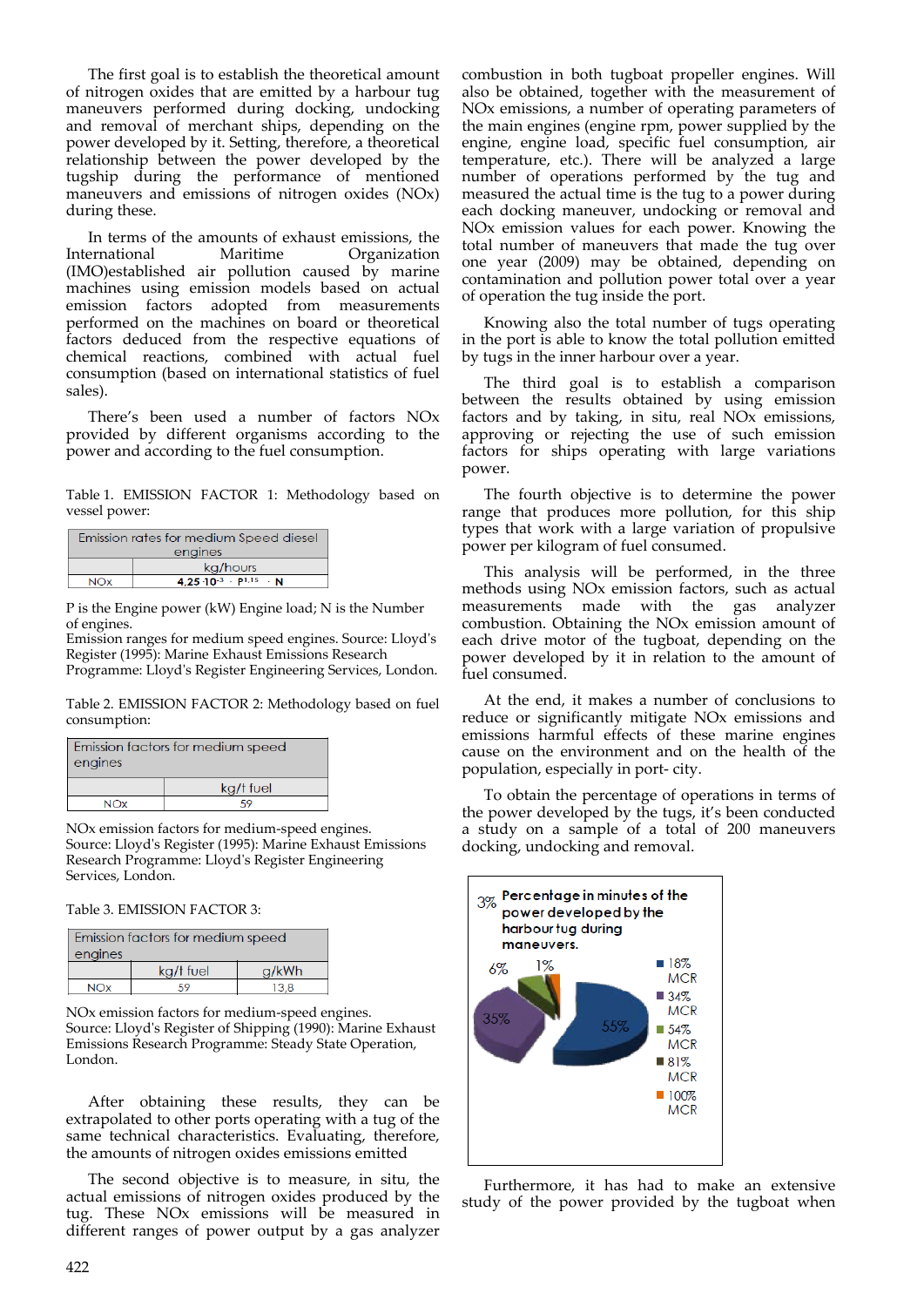required maneuvers in docking, undocking or removal of merchant ships in the Inner Harbour.

These maneuvers sum up to 14,190 effective minutes and can be broken down according to the power supplied by the towing vessel.

There's been computed a total of 7868 minutes at 18% power, 4993 minutes at 34% power, 870 minutes at 54% power, 106 minutes at 81% power and 353 minutes at 100% power.



Figure 1. Graphics. Minutes worked according to the power developed by the harbour tug operations performed during one year.

## 2 RESULTS

## 2.1 *Comparative results tug "R1"*

To make the comparison between all results we will use the overall results for the tug "R1".

| Pilot                 | Emissio<br>n factor<br>0   | Emissio<br>n factor<br>Θ   | Emissio<br>n factor<br>⊛   | Combustio<br>n gas<br>analyzer |
|-----------------------|----------------------------|----------------------------|----------------------------|--------------------------------|
| <b>Instructions</b>   | <b>NOx</b><br>emissio<br>n | <b>NOx</b><br>emissio<br>n | <b>NOx</b><br>emissio<br>n | <b>NOx</b><br>emission         |
| Minimum               | 9.12                       | 10.79                      | 11.92                      | 9,03                           |
| Slow                  | 18.96                      | 19.76                      | 22.52                      | 15,22                          |
| Medium                | 32.23                      | 29.61                      | 35.72                      | 24,15                          |
| 3/4                   | 51,36                      | 43.35                      | 53.57                      | 40,94                          |
| Full                  | 65.62                      | 56,00                      | 66.29                      | 47,76                          |
| NOY Ilnite: ka NOY Ih |                            |                            |                            |                                |

NOx Units: kg NOx/h



Figure 2. Graphic comparison chart NOx emissions (NOx kg/h) of the tug "R1", using the results obtained by using the three emission factors and the results obtained by the gas analyzer combustion.



Figure 3. Graphic comparison chart NOx emissions (NOx kg/h) of the tug "R1", using the results obtained by using the three emission factors and the results obtained by the gas analyzer combustion.

#### 2.2 *Comparative results tug "R3".*

To make the comparison between all results we will use the overall results for the tug "R3".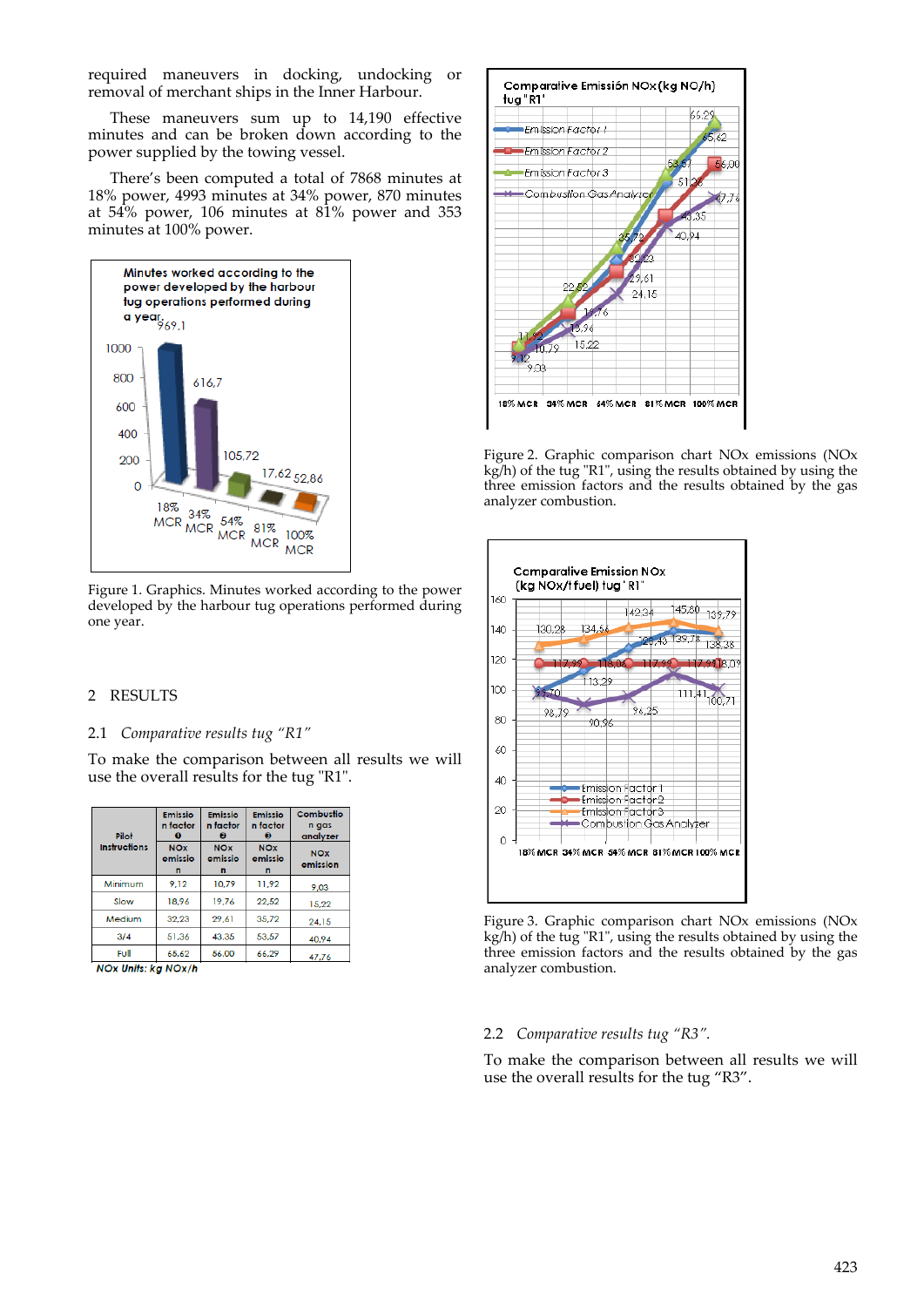| Pilot               | Emissio<br>n factor        | Emissio<br>n factor<br>o   | <b>Emissio</b><br>n factor<br>⊛ | Combustio<br>n gas<br>analyzer |
|---------------------|----------------------------|----------------------------|---------------------------------|--------------------------------|
| <b>Instructions</b> | <b>NOx</b><br>emissio<br>n | <b>NOx</b><br>emissio<br>n | <b>NOx</b><br>emissio<br>n      | <b>NOx</b><br>emission         |
| Minimum             | 9.47                       | 10.96                      | 12.32                           | 10.21                          |
| Slow                | 18,82                      | 19,32                      | 22,38                           | 17.88                          |
| Medium              | 32.20                      | 29,43                      | 35.70                           | 30.08                          |
| 3/4                 | 51,40                      | 43.23                      | 53.61                           | 49,36                          |
| Full                | 65.72                      | 55,01                      | 66,37                           | 40 Q.A                         |

NOx units: kg NOx/h



Figure 4. Graphic comparison chart NOx emissions (NOx kg/h) of the tug "R3", using the results obtained by using the three emission factors and the results obtained by the gas analyzer combustion.



Figure 5. Graphic comparison chart NOx emissions (NOx kg  $/$  h) of the tug "R3", using the results obtained by using the three emission factors and the results obtained by the gas analyzer combustion.

## 2.3 *Comparative results tug "R6".*

To make the comparison between all results we will use the overall results for the tug "R6".

| Pilot                                       | <b>Emissio</b><br>n factor<br>o | Emissio<br>n factor<br>ø   | <b>Emissio</b><br>n factor<br>ø | Combustio<br>n gas<br>analyzer |
|---------------------------------------------|---------------------------------|----------------------------|---------------------------------|--------------------------------|
| <b>Instructions</b>                         | <b>NOx</b><br>emissio<br>n      | <b>NOX</b><br>emissio<br>n | <b>NOx</b><br>emissio<br>n      | <b>NOX</b><br>emission         |
| Minimum                                     | 9.07                            | 11.17                      | 11.86                           | 8,63                           |
| Slow                                        | 18.84                           | 20.37                      | 22.39                           | 17.04                          |
| Medium                                      | 32.23                           | 30,46                      | 35.72                           | 28,71                          |
| 3/4                                         | 51,48                           | 43.61                      | 53.68                           | 45.64                          |
| Full<br><b>Alman continued and Alman Ha</b> | 65.64                           | 55,08                      | 66,30                           | 53,57                          |

NOx units: kg NOx/h







Figure 7. Graphic comparison chart NOx emissions (NOx kg/h) of the tug "R6", using the results obtained by using the three emission factors and the results obtained by the gas analyzer combustion.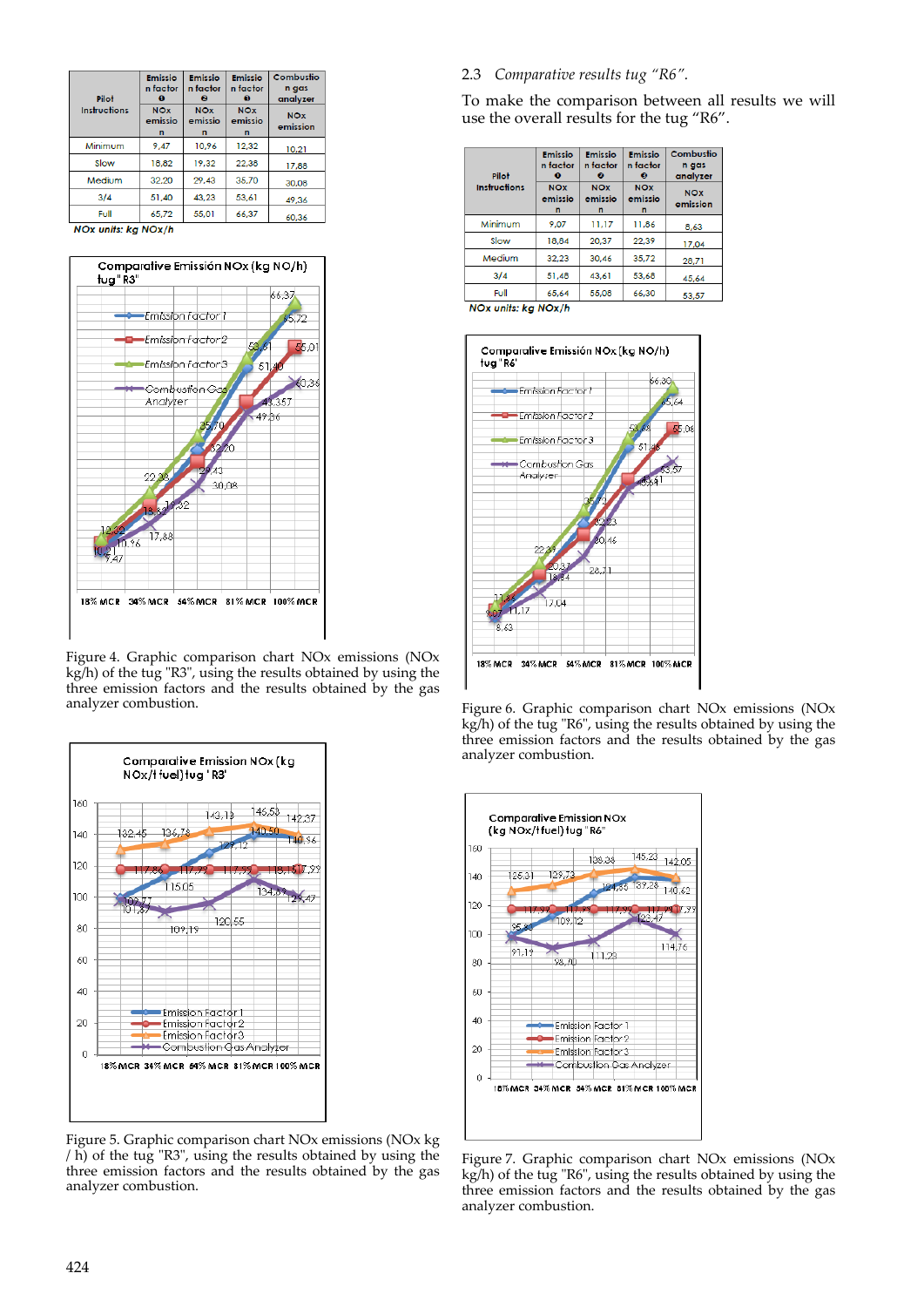### 2.4 *Comparative annual emissions tug*

Below is the comparison table of annual NOx emissions from tug type "R1", "R3" and "R6" in terms of the power supplied to perform towing maneuvers.

Table. Annual NOx emissions (kg NOx/year) of the tug type "R1". Using to calculate the 3 emission factors and the values obtained in situ with gas analyzer combustion ʺTESTO 350‐S".

| Pilot<br>Instruction | <b>Emission</b><br>factor 0     | <b>Emission</b><br>factor @     | Emission<br>factor O            | Combusti<br>on gas<br>analyzer  |
|----------------------|---------------------------------|---------------------------------|---------------------------------|---------------------------------|
|                      | <b>NOx</b><br>emission/<br>vear | <b>NOx</b><br>emission/<br>vear | <b>NOx</b><br>emission/<br>vear | <b>NOx</b><br>emission/<br>vear |
| Minimum              | 8842.746                        | 10465.31                        | 11554.77                        | 8759.98                         |
| Slow                 | 11693.24                        | 12187.84                        | 13889.07                        | 9389.12                         |
| Medium               | 3407.93                         | 3131.27                         | 3777.18                         | 2553.28                         |
| 3/4                  | 905.01                          | 763.95                          | 943.93                          | 721,50                          |
| Full                 | 3469,00                         | 2960,53                         | 3504,36                         | 2525.09                         |

NOx units: NOx kg/year

Table. Annual NOx emissions (kg NOx/year) of the tug type "R3". Using to calculate the 3 emission factors and the values obtained in situ with gas analyzer combustion ʺTESTO 350‐S"

| Pilot<br>Instruction | <b>Emission</b><br>factor 0     | <b>Emission</b><br>factor @     | <b>Emission</b><br>factor <sup>O</sup> | Combusti<br>on gas<br>analyzer  |
|----------------------|---------------------------------|---------------------------------|----------------------------------------|---------------------------------|
|                      | <b>NOx</b><br>emission/<br>year | <b>NOx</b><br>emission/<br>year | <b>NOx</b><br>emission/<br>year        | <b>NOx</b><br>emission/<br>year |
| Minimum              | 9185,42                         | 10628,41                        | 1942.60<br>1                           | 9901.35                         |
| Slow                 | 11610.85                        | 11915.44                        | 13803.96                               | 11031,66                        |
| Medium               | 3404.92                         | 3111.97                         | 3774.26                                | 3180.34                         |
| 3/4                  | 905,81                          | 761.71                          | 944.66                                 | 869,76                          |
| Full                 | 3473,98                         | 2907,96                         | 3508.74                                | 3190,70                         |

NOx units: NOx kg/year

Table. Annual NOx emissions (kg NOx/year) of the tug type "R3". Using to calculate the 3 emission factors and the values obtained in situ with gas analyzer combustion ʺTESTO 350‐S".

| Pilot<br>Instruction | <b>Emission</b><br>factor 0     | <b>Emission</b><br>factor @     | <b>Emission</b><br>factor @     | Combusti<br>on gas<br>analyzer  |
|----------------------|---------------------------------|---------------------------------|---------------------------------|---------------------------------|
|                      | <b>NOx</b><br>emission/<br>vear | <b>NOx</b><br>emission/<br>vear | <b>NOx</b><br>emission/<br>vear | <b>NOx</b><br>emission/<br>vear |
| Minimum              | 8795.74                         | 10830.08                        | 11501.27                        | 8369.95                         |
| Slow                 | 11619,12                        | 12563,53                        | 13812.47                        | 10509,07                        |
| Medium               | 3407,93                         | 3220,87                         | 3777,18                         | 3036,04                         |
| 3/4                  | 907,15                          | 768,54                          | 945,87                          | 804.21                          |
| Full                 | 3469.83                         | 2911.69                         | 3505,09                         | 2831,88                         |

NOx units: NOx kg/year



Figure 8. Comparison I annual NOx emissions (kg NOx/year) of harbour tugs type "R1", type "R3" and type ʺR6ʺ. Using the 3 to calculate emission factors and the values obtained in situ with gas analyzer combustion "TESTO 350-S".



Figure 9. Comparison II annual NOx emissions (kg NOx/year) of harbour tugs type "R1", type "R3" and type "R6". Using the 3 to calculate emission factors and the values obtained in situ with gas analyzer combustion "TESTO 350-S".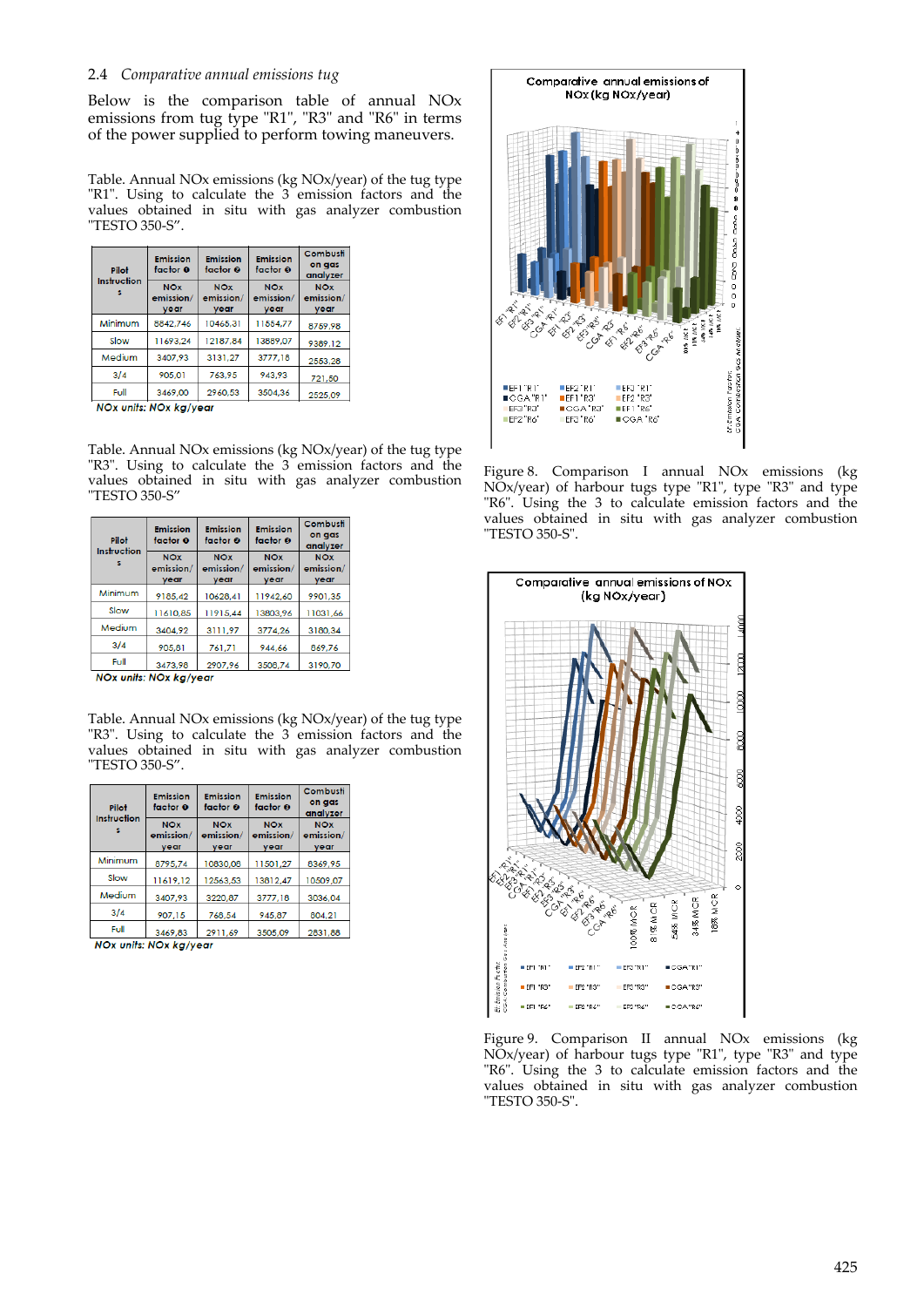

Figure 10. Comparison III annual NOx emissions (kg NOx/year) of harbour tugs type "R1", type "R3" and type ʺR6ʺ. Using the 3 to calculate emission factors and the values obtained in situ with gas analyzer combustion "TESTO 350-S".

#### 3 CONCLUSIONS

It is found that the percentage of nitrogen oxides emissions calculated emission factor No. 1 (4.25 ∙ 10‐3  $\cdot$  P1, 15  $\cdot$  N = kg NOx/h) and No.3 (13.8 g NOx/kWh) are higher than those calculated with the emission factor No.2 (59 kg NOx/t fuel consumed).

The emission computed different emission factors from the minimum range machine (18% load and  $\approx$ 431 kW) to full speed range (100% load and  $\approx 2400$ kW), to the ranges of low (34 % load and  $\approx 816$  kW), medium (54% load and  $\approx$  1293 kW) and three quarters (81% load and  $\approx$  1944 kW) is slightly increased. It is found that the nitrogen oxide emission in kg NOx/h, is slightly lower at low powers and as it increases engine power, increases the amount of nitrogen oxide emissions gradually, reaching a value maximum at full power (2400 kW).

Measurements of nitrogen oxide emissions analyzed in situ with combustion gases equipment to the same power range, we show a graph with the same behaviour for different powers of work, except for the maximum power (100% charging and 2400 kW). Said emission (kg NOx/h) at full power undergoes a slight tendency compared to the other recessive measured emission values and therefore does not extend the behaviour and gradual increasing of nitrogen oxides emissions at full power are present when using issue three factors.

The values of nitrogen oxide emissions obtained in situ gas analyzer combustion tugs are similar in all models analyzed tugboat (tug type "R1", type "R3" and type "R6").

If we analyze the NOx emission values (kg NOx/t comb.) Obtained in situ gas analyzer combustion and compared with those calculated with the three given emission factors showed that all emission graphs follow a same behaviour. The emission factor number 3 is the reaching values higher NOx emission. Comparing the NOx emission factor between No.1 and No.2, we see that NOx emissions are higher with the emission factor number 2 in the low power range and lower in the range of medium to high power.

The measures of actual NOx emissions (kg NOx / t comb.) Made in situ gas analyzer combustion and calculated emission factor No. 3, we show a graph with the same behaviour for different powers of job. This NOx emission maximum power, also experiences a slight recessionary trend compared to other measured emission values and therefore, does not extend the growing and progressive behaviour of nitrogen oxide emissions at full power. There is therefore a peak, which is reaching the maximum emission level of NOx (kg NOx/t comb.) to 3/4 of machine.

Therefore, the use of these emission factors could be generalized and should be used in a less restricted depending on the type and power of the engine, since it has no significant deviations between them, leading to emission values approximate values emission of nitrogen oxides real.

Performing maneuvers statistical study it is found that service for operational reasons, the working harbour tugs 55% of the minimum time machine,  $35\%$ of the time walking machine, 6% of the time at half speed, 1% three-quarter time machine and 3% of the time at full speed. With these percentages of working time, and taking the maximum and minimum annual pollution using the three emission factors and actual results obtained in situ gas analyzer combustion, we can calculate the percentage of total annual pollution (kg NOx/year) of the tugboat and to confirm that the major contamination is produced by this machine corresponding to low (42% ‐39%), followed by machine contamination to a minimum (31% ‐ 37%), at half speed (11% -12%), full speed (10% -12%) and lower pollution produced machine three quarters  $(3%)$ .

As a result of the comparison between the values of nitrogen oxides emission models calculated with emission factors and the values obtained in situ gas analyzer combustion, would that make a small review of the emission factors used to this calculation to resemble a more proportionate to actual results. Then we will have accurate emission values obtained with emission factors that might apply to such ships. It would also be desirable to perform this same type of measurements boat engines greater propulsion power, in order to verify that the emission factors used are formulated for engines operating at higher power.

In order to reduce pollution in the ports facilities, which would be considered as special protection areas for the purpose of reducing nitrogen oxide emissions, as most are located in densely populated areas, would be needed more research in engine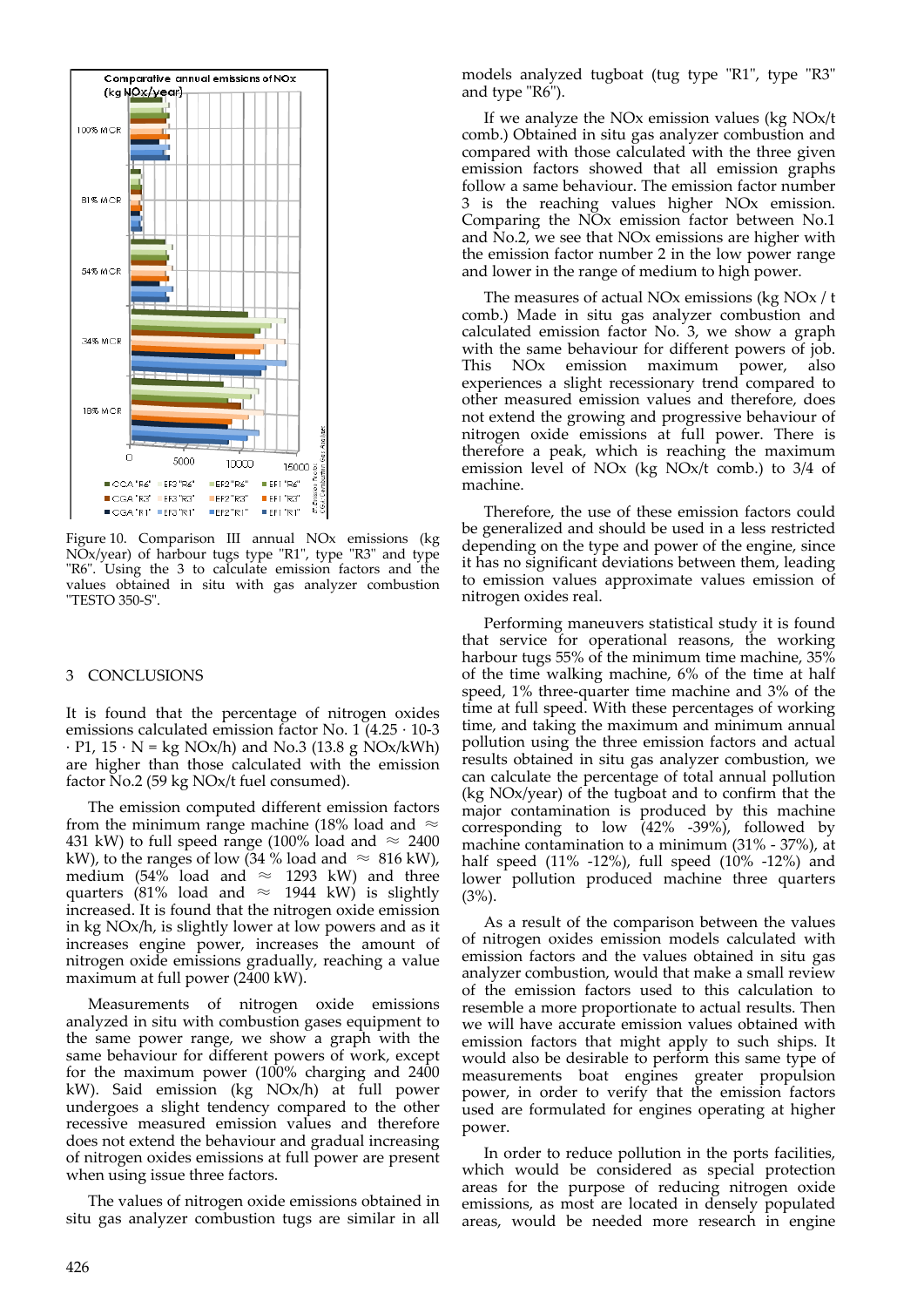design and technology to make them more efficient and less polluting:

- Promoting increased energy efficiency, ie perform more work with the same energy consumption. Researching in:
	- The design of the power transmission. The energy can be transmitted to the propeller of ways, by direct mechanical transmission, by mechanical transmission gearbox by electric drive or electric drive means controlled rate, reducing from 15% to 35% fuel. Driving a high efficiency is obtained with a rotating propeller at low revolutions per minute. Moreover, we should minimize the number of propeller blades to reduce blade surface and hence the frictional resistance. The propeller size will always be limited by the design of the boat, engine torque and draft of the port where operating.
	- Improvements of the design by optimizing the hull and superstructure. Normally developed in research hydrodynamic test tanks for large vessels.
	- Rate and optimization of indoor and outdoor lighting LED technology tug "Light- Emitting Diode", reducing fuel consumption tug auxiliary engines.
	- Recovering energy from the propeller through various mechanisms:
		- Coaxial contra- rotating propeller (CCRP). Consists of two propellers mounted one in front of the other and which rotate in opposite directions, recovering the rear propeller of the rotational energy which leaves the front propeller slipstream. Rear propeller to avoid cavitations problems, has a smaller diameter than the front propeller, and provides a lower load to the front propeller and therefore greater efficiency. Save between 10% ‐15% more power than a conventional propeller boat.
		- Blade wheel or wheel freewheeling Grim. Additional propeller is a freely rotating mounted behind the conventional propeller, designed to act as a turbine on the inside as on the outside propeller. This propeller recovers some of the energy lost in the wake produced by the conventional propeller and becomes an extra push. Improvements in power savings are about 10%.
		- Propeller nozzle. Consists of a propeller mounted on a fixed ring conduit providing a large mass of water supply to the propeller, improving the operating conditions and efficiency of the propeller. Is used in ship that require high power loads, since the duct generates additional thrust and reduces the power consumption by approximately 15%.
		- Pre-swirl devices. Are devices placed upstream from the propeller which is intended to improve the flow of water into the propeller to achieve greater uniformity of this, generating a pre‐swirl in the opposite direction of rotation of the propeller and therefore improve propulsive efficiency. Save approximately 3% -10% power.
- Integrated unit with rudder and propeller. Provides increased propulsion efficiency without losing maneuverability by adjusting the propeller and rudder in the town as a single drive unit. Power saving is estimated at 5%.
- Reduced friction in pumps and pipes of all tug circuits. Performing an internal coating of these surfaces results in a reduction in electricity demand of the auxiliary engines between 2% and 4%.
- Hull coatings. We know that the frictional resistance contributes very significantly to the total resistance, especially at low speeds. Therefore, you must make well hull maintenance to retain top performance, i.e., the rate obtained in connection with the consumption of power or fuel. Also the frictional resistance can be reduced by modifying the wet surface of the hull, injecting air bubbles around the hull of the boat hull.
- Modification and optimization of various elements of the tug, such as coolers, turbochargers, nozzles, ventilation of the engine room, etc.
- Maintenance and updating of the propellers models. Consists mainly of cleaning and polishing the rough surfaces of the propeller, as the polished surface of the same represents a decrease in fuel consumption of more than 3%. Also are changing propellers in small diameter operating at high RPM, Antique Boat by other larger diameter and operate at low RPM and are being achieved fuel savings of around 5% ‐ 10%.
- Combining different propulsion technologies. Currently there are hybrid tugs, which are powered by diesel engines when performing maneuvers harbour towage and electric propulsion when travelling, without requiring large propulsion power, to the maneuvers. These tugs reduced by approximately 44% and NOx emissions by 30% fuel consumption.
- Using fuels with lower fuel‐cycle total emission per unit of work performed, as:
	- Bio‐fuels. The first generation are made from sugar, starch, vegetable oils or animal fats. Bio‐ fuels some of these may be used in marine diesel engines but present some stability problems during storage, acidity, clogged fuel filters, formation of wax, etc. But mixing fractions of bio‐ derived fuels with conventional diesel fuel use is feasible from a technical perspective, but must complete the full compatibility study. Research is also in the process of conversion of biomass to liquid fuels to be used as marine fuel.
	- Liquefied natural gas (LNG or LNG "liquefied natural gas"). The LNG will be the fuel of the future for the ships, since their use is to reduce emissions of NOx, SOx and particulate matter also contains more hydrogen and less carbon than diesel fuel, thus also reducing CO2 emissions. Vessels using LNG are especially suitable if they have to work within the control areas or zones especially NO<sub>x</sub> emissions as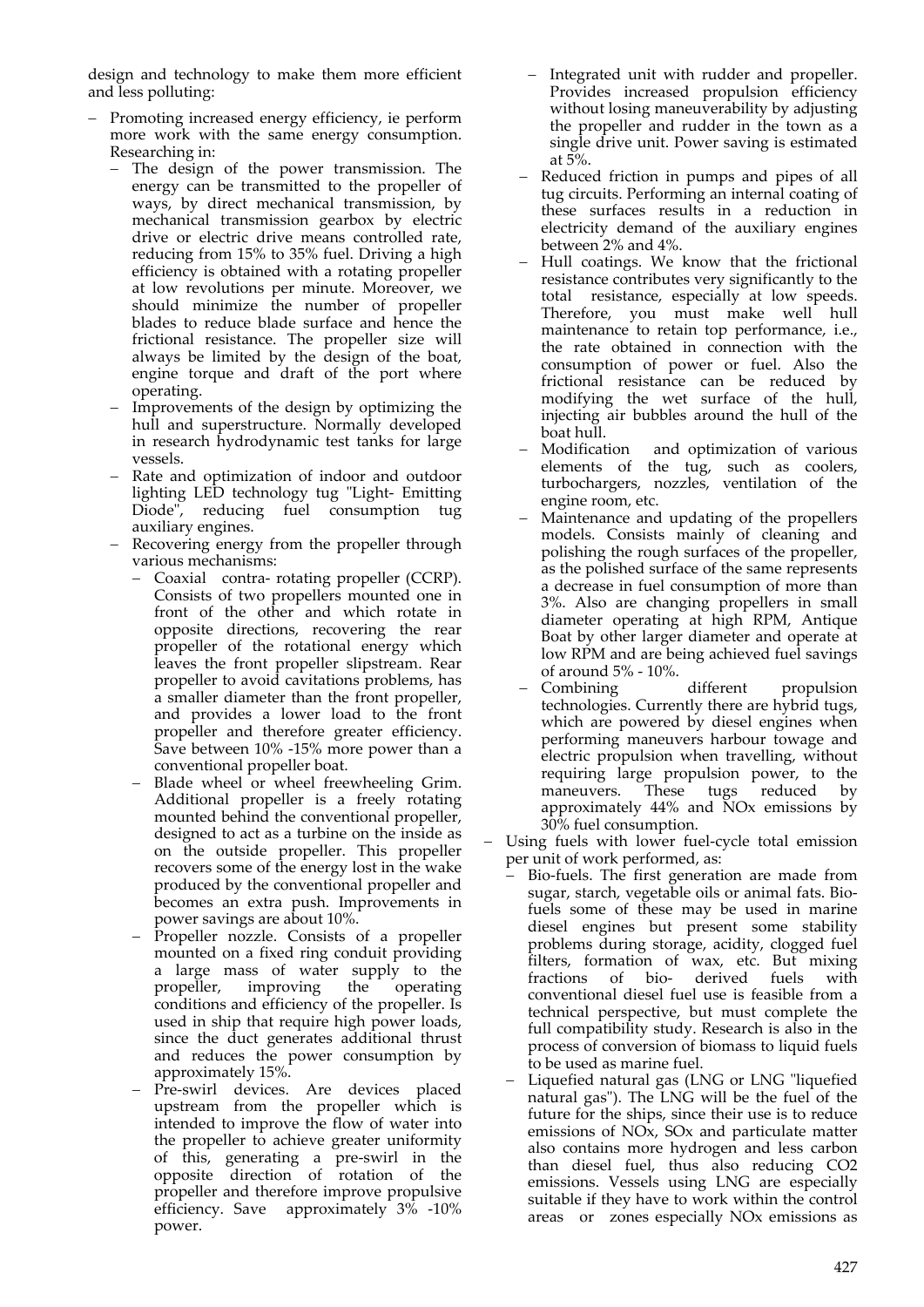they can fulfill the Tier III emission levels without any post-treatment of exhaust gases. The only absolute requirement is that the port where the vessel operates have a supply of LNG terminal, as in Barcelona, Huelva, Bilbao, Cartagena, etc. It is for this reason that the tugs are very suitable and suitable vessels for LNG as fuel consumption when operating on these ports.

 Also being investigated in other fuels to be used on tugship, such as liquefied petroleum gas (LPG "liquefied petroleum gas"), including propane ethanol blended with diesel fuel, as the E‐ diesel, Oxydiesel, oxygenated diesel, etc..; the Symtroleum as synthetic diesel, etc..

Using technologies of emission reduction:

- Fuel modifications includes fuel-water emulsion and the use of fuel with low nitrogen content. The fuel-water emulsion reduces NO<sub>x</sub> emissions about a 20%.
- Switching the use of different fuels. Using diesel fuel with low sulfur content and periodically switching fuel for a very low sulfur (ULSD "ultra low sulfur diesel").
- Modifications of air humidification and load includes reducing the temperature through the exhaust gas recirculation (EGR), decreasing the oxygen concentration inside the cylinder and reducing NOx in approximately 35% or the using internal membranes which reduce the oxygen partial pressure in said air, decreasing by about 6% in NOx emission.
- Modifications in the combustion process includes adjusting the advance of fuel injection, compression rate, etc. to minimize the formation of NOx. For example, direct injection of water into the interior of the cylinders or by using the Miller cycle reduces the charge air temperature. With the use of engines using natural gas is reduced by approximately 90% the emission of NOx.
- In order to reduce NOx emissions by treating in the exhaust gases, there is currently a catalytic reduction system (CRS). Other post-treatment technologies are being researched and developed, as the cleaner of NOx, the NOx absorption traps, diesel particulate filter (DPF "Diesel Particulate Filter"), diesel oxidation catalysts (DOC "Diesel Oxidation Catalysts"), filters mixture catalysts (CWMF "Catalyzed filters Wire Mesh<sup>"</sup>) to reduce by  $9\%$  the emission of NO<sub>x</sub> catalytic technology "lean NOx<sup>"</sup> which reduces by 30% and 50% NO<sub>x</sub>, etc.

Because of annual NOx pollution produced by harbour tugs, it should investigate the possible use and application of these technologies to reduce pollution and be more respectful of the environment and environmental work. This practice should also apply to the large number of merchant ships made inputs, outputs and also remain moored in harbour with auxiliary motors are running, uninterrupted emitting nitrogen oxides and other greenhouse gases into the atmosphere, to the great amount of traffic present in the port (trucks, cars, motorcycles, etc.) freight trains circulating in the inner harbour and port machinery countless running internal combustion engines.

It can also reduce pollution caused by the emission of nitrogen oxides by harbour tugs in the port areas, by:

Optimizing any towing:

During the time the tug is low (55% of the total time of operations), the tug is on stand‐by without doing any work waiting to be required. With the statistics of annual labour of every tug, it is considered that could reduce by more than two‐ thirds the emissions produced in this power range. Therefore, it produces unnecessary pollution and could be avoided if there's a reduction in the operating time harbour tug. This reduction is possible with good logistics and planning maneuvers entry, exit and removal.

The emission of these nitrogen oxides produced minimal machine can also be cut in half, if waiting times or stand‐ by for a main engine of the tug and it is only with a drive motor running. This does not imply a reduction in the security of the tug. Reducing the speed of the tug:

NOx emissions is proportional to the speed of the ship resulting from propeller cubic law, therefore reducing the speed of the tug reduce the emission of NOx. In addition to reduce approximately 10% the speed of the tug, reduce by 25% the fuel consumption of this.

 Reduction of maximum propulsion power tug: It should also be reconsidered in view of the short time of use of the maximum power of the tug (only 3% of the total time at maximum power maneuvers and 1% of the time of maneuvering to 3/4 power), reducing the propulsion power of harbour tugs. With the experience is verified and confirmed that it is not needed as much power propulsion in harbour tugs, and you can perform the same maneuvers of docking, undocking and removing smaller tug propulsion power and therefore less polluting.

We have to finally say that with the implementation of these measures would avoid or significantly reduce the harmful effects posed by nitrogen oxides emitted from marine engines, on the health of the population. This risk is further increased in the "port-city" that co- inhabit a city where nitrogen oxides are emitted inside the port, due to winds and other weather factors and the particular terrain of each territory, take these oxides of nitrogen to the town, causing major environmental problems town, causing major environmental (changes in red tide phytoplankton, acid rain, etc.) and health services to the resident population (reduced levels of lung function, impaired the genetic material of cells, premature death, etc.).

## BIBLIOGRAPHY

- 1. United Nations Convention Framework on Climate<br>Change. [Online]. [consultation: July 2009]: Change. [Online]. [consultation: July 2009]: <http://unfccc.int7essentia\_background/convention/item s/2627. php>
- 2. IMO. Main events in IMO´s work on limitation and reduction of greenhouse gas emissions from International Shipping. London: November 2008.
- Intergovernmental Panel on Climate Change (IPCC). Guidelines for National Greenhouse Gas Inventories.